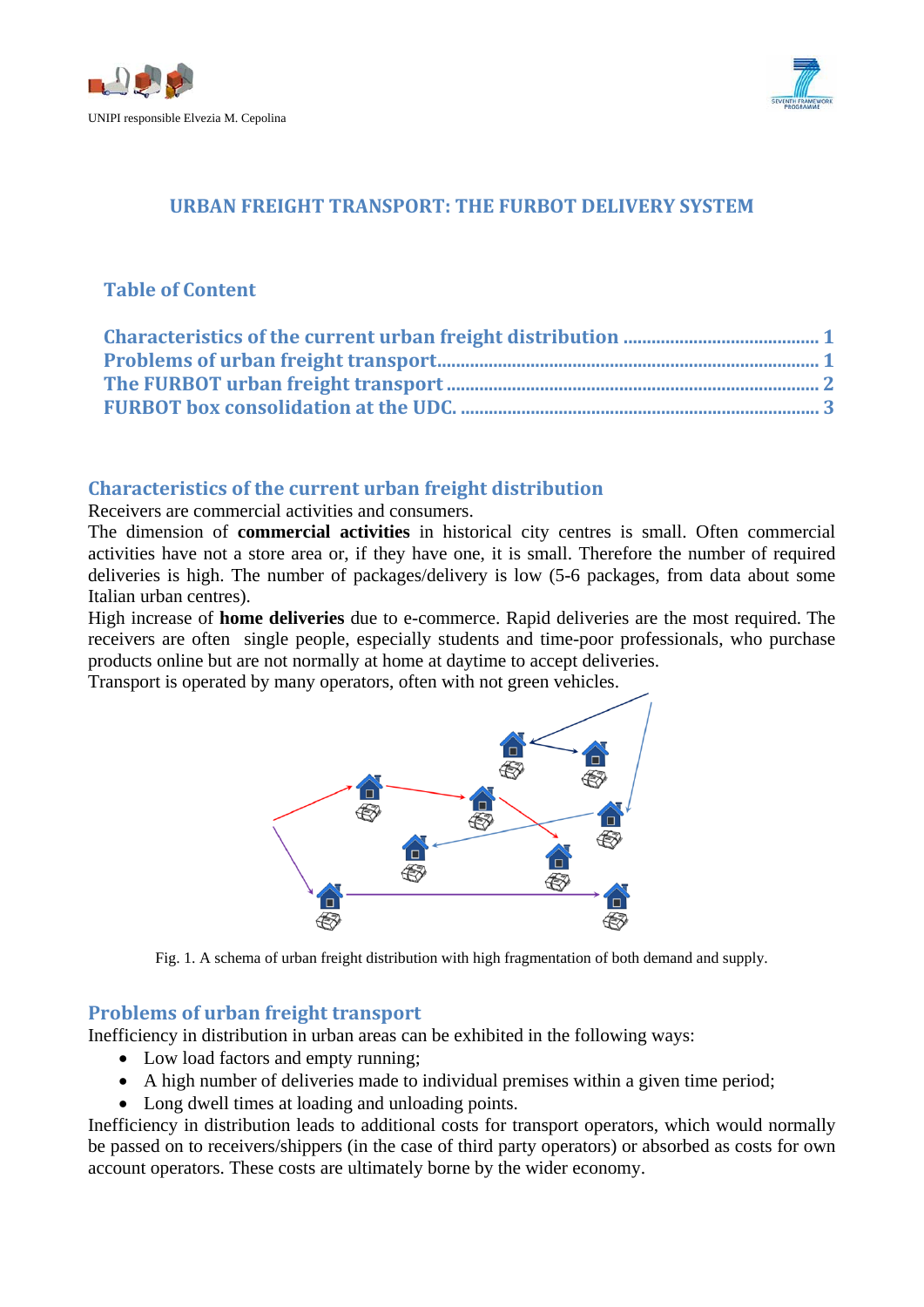



UNIPI responsible Elvezia M. Cepolina

# <span id="page-1-0"></span>**The FURBOT urban freight transport**



Fig. 2 The logistic of the FURBOT freight distribution

In order to improve the efficiency of urban freight transport, a FURBOT freight transport system has been proposed.

1. Freight arrives at the UDC (Urban Distribution Center). Freight could be packages or pallets. Pallets are addressed to commercial activities. Packages could be addressed to commercial activities or consumers.

## 2. **FURBOT box consolidation at the UDC**.

- a. Each pallet is fit in FBL (Full Box Load) Furbot box, the unloading bay of the box coincides with the pallet address (commercial activity place).
- b. Packages are divided in clusters according to their addresses and their dimensions and each cluster is fit in a LBL (Less than full Box Load) FURBOT box. An unloading bay is assigned to each LBL box, according to the addresses of the packages there contained. We assume that a receiver has to travel from the address of their package (for instance their home address) to the unloading bay where the LBL box, containing it, has been unloaded. Text messages are sent to the receivers informing them that the freight has been delivered, indicating where it has been delivered, the PIN code to access it and the time window available to collect the freight.



Fig. 3. A schema of urban freight distribution with the FURBOT transport system.

3. **FURBOT vehicle consolidation at the UDC**. Each FURBOT vehicle could be loaded with two FURBOT boxes and a route is assigned to each vehicle, according to the unloading bays of the boxes assigned to it.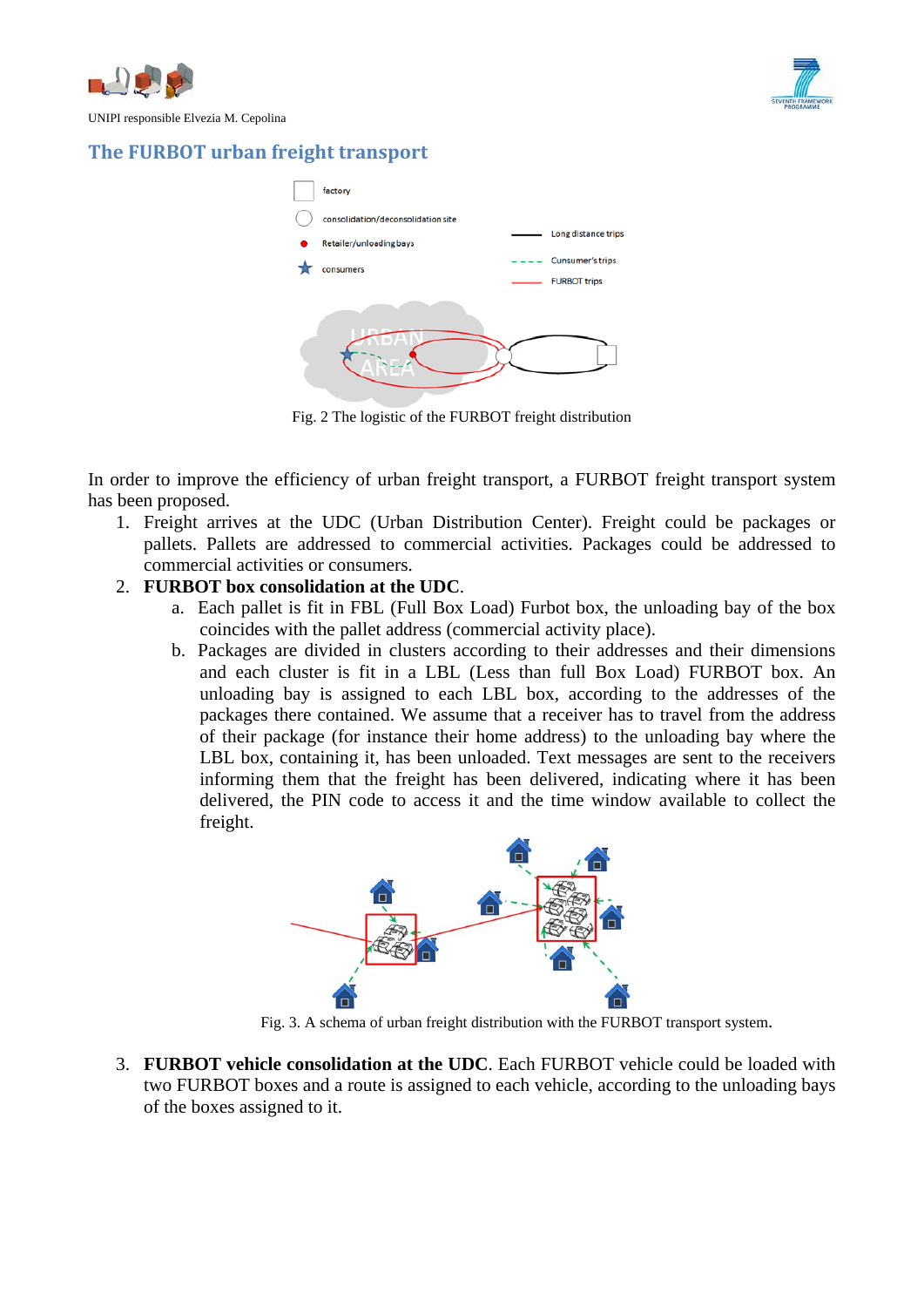

UNIPI responsible Elvezia M. Cepolina

## <span id="page-2-0"></span>**FURBOT box consolidation at the UDC**

The FURBOT delivery service is inspired to the Packstation. Packstation is a service run by DHL Parcel Germany. It provides automated booths for self-service collection of parcels and oversize letters as well as self-service dispatch of parcels 24 hours a day, seven days a week. The FURBOT service inherits all the vantages of the Packstation concept and add new ones, as shown in Fig. 4. Basically we have a mobile Packstation that has not a fixed position. It is consolidated at the UDC and it is temporary unloaded in the location where it is currently required.



Fig. 4 the LBL FURBOT box idea has its root in the Packstation concept (Courtesy DHL)

Therefore in the FURBOT project, the problem we are facing is the daily clustering of the packages at the UDC into a given number of LBL boxes. The LBL boxes are divided in parcels (Fig. 5). Each parcel accommodates packages for a receiver. Differently from the Packstation, the LBL FURBOT box has a modular structure: it is possible to reorganize its internal space changing the parcel dimensions according to the actual needs. To each cluster, and therefore to each LBL box, an address is assigned, which is the "centre" position of the addresses of the packages within the cluster. Among all the possible clusters we select the ones that minimize the distances the receivers have to walk for collecting their packages (and therefore the distances from the addresses of the packages to the cluster centre).

The cluster centre will be the unloading bay of the box. Actually, each urban area has a list of possible places that can be used as unloading bays. These places should be accessible from the FURBOT vehicle and the receivers, and the impact of the FURBOT box, temporary placed there, on pedestrian flows and vehicular flows, should be minimum.

We have other constraints to our problem, one is related to the box's capacity and another is related to the maximum distance the receivers can walk (in order to collect their packages in the box).

An optimization algorithm has been developed for assessing the clusters and the unloading bay of each cluster. The code has been written with Matlab and the fuzzy logic has been adopted for solving the problem. In figure 6 an application of the algorithm to an illustrative problem is shown. The small dot locations refer to the addresses of 85 packages (demand). In this case of study we assumed a supply of 4 LBL boxes. The location of the unloading bay assigned to each box is marked in the figure with a big dot. The colors refer to the clusters: all the small bots with a given color will be fit in the LBL box (big dot) of the same color. The receivers have therefore to walk from the small dot to the big dot of the same color.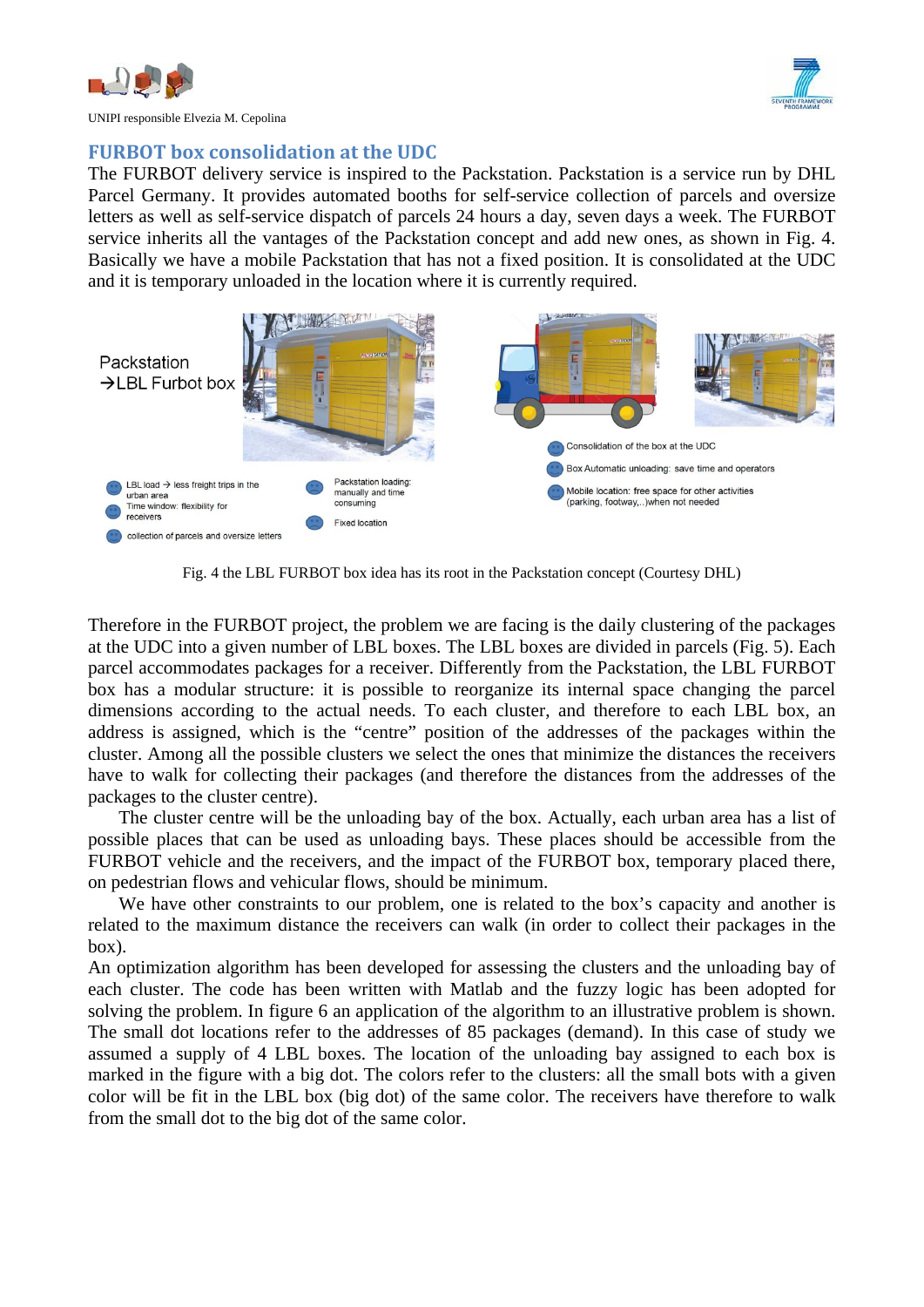



UNIPI responsible Elvezia M. Cepolina



Fig. 5 the LBL FURBOT box design



Fig. 6. Output of the clustering algorithm.

#### Papers:

CEPOLINA ELVEZIA MARIA, FARINA ALESSANDRO, LUPI MARINO,OVERVIEW ON FACILITIES, POLICIES AND STRATEGIES FOR BETTER FREIGHT DELIVERY IN URBAN AREAS, 15th International Conference on Transport Science, ICTS 2012,Transport, Maritime, Logistics Science, pp 1-11, Portorose, Slovenia,2012

CEPOLINA ELVEZIA MARIA, FARINA ALESSANDRO, AN OPTIMIZATION METHODOLOGY FOR THE CONSOLIDATION OF URBAN FREIGHT BOXES, The International Conference on Harbor, Maritime & Multimodal Logistics Modelling and Simulation (HMS 2013 accepted)

CEPOLINA ELVEZIA MARIA, FARINA ALESSANDRO, An urban freight distribution schema for the FURBOT project and the assessment of its performance, submitted to TRA2014 Transport Research Arena 2014 Transport Solutions: from Research to Deployment-Innovate Mobility, Mobilise Innovation, 14-17 Apr 2014 Paris La Défence (France) (accepted)